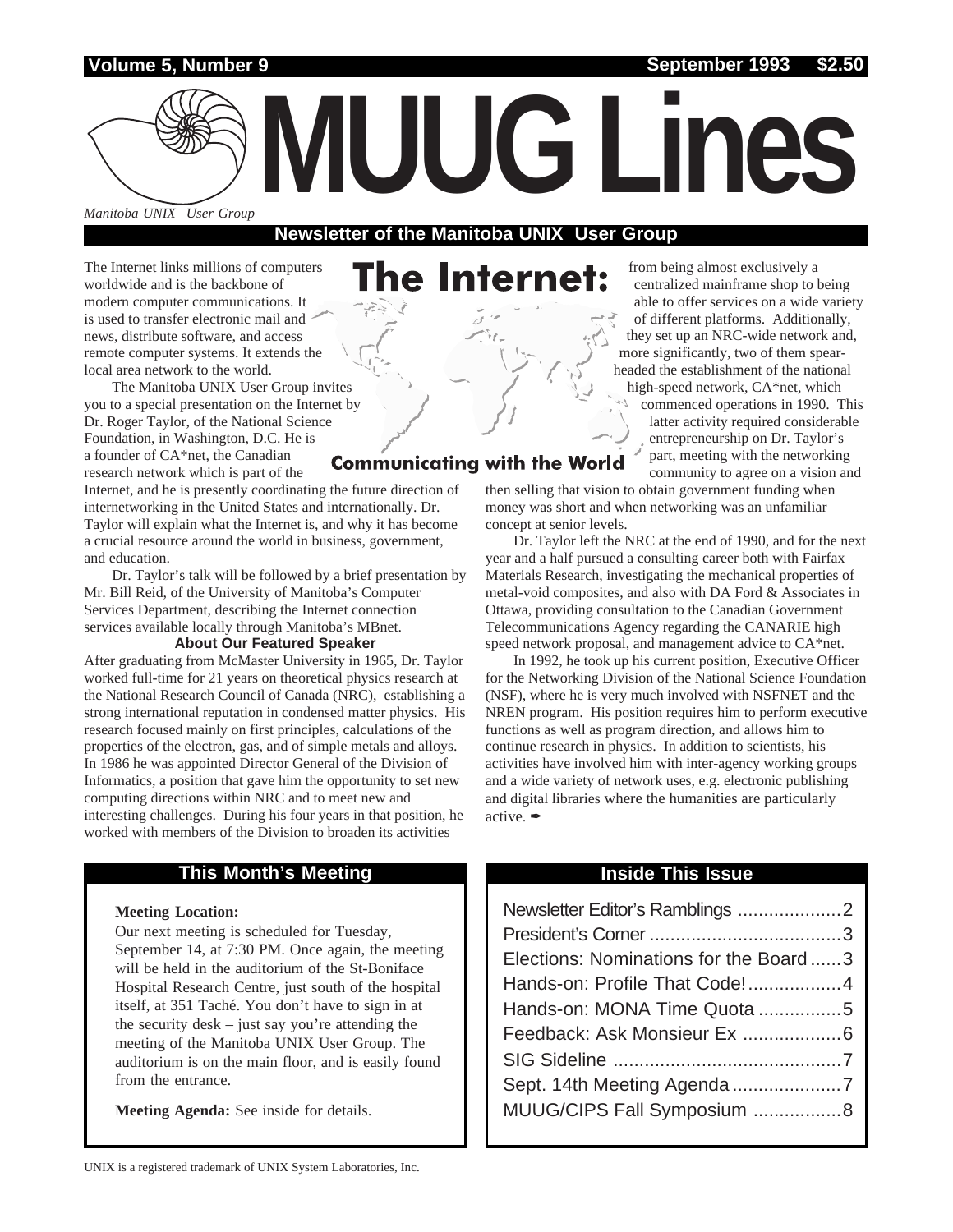# **Winding Down... By Gilbert Detillieux**

Well, here we are back again after a very short break during a very short (and very wet) summer. And now, those of us involved in the board prepare for another kind of "flood" as things start up again for the fall. As you may know, and as you'll see later in the newsletter, October is when MUUG holds its annual elections for the board. Nominations are now open, and the elections committee has put together an initial list of nominees.

As you look at the list, you'll notice some new names, and also the absence of some names that have been on the list for quite some time. Stepping down as president is Susan Zuk, a founding member, who will still have a role on the board as past president. Also stepping down are founding members Gilles Detillieux, and myself.

In my case, I felt that I had been quite heavily involved in the group's operation for long enough. I need a bit of a break, and I think it's time for some new blood to get involved on the board. Certainly, the group has grown enough, and has a number of very keen new members, that the group will continue to do well without me.

| President:                | Susan Zuk           | $(W)$ 631-2530 |
|---------------------------|---------------------|----------------|
| Vice-President:           | Bary Finch          | (W) 934-2723   |
| Treasurer:                | Rick Horocholyn     | $(W)$ 474-4533 |
| Secretary:                | Roland Schneider    | 1-482-5173     |
| Membership Sec.:          | Richard Kwiatkowski | 589-4857       |
| Mailing List:             | Roland Schneider    | 1-482-5173     |
| Meeting Coordinator:      | Paul Hope           | $(W)$ 237-2361 |
| Newsletter editor:        | Gilbert Detillieux  | 489-7016       |
| <b>Publicity Director</b> | Gilles Detillieux   | 489-7016       |
| Information:              | Susan Zuk           | (W) 631-2530   |
|                           |                     | (FAX) 694-3901 |
| (or)                      | Gilbert Detillieux  | $(H)$ 489-7016 |
|                           |                     | (FAX) 269-9178 |

**Manitoba UNIX User Group P.O. Box 130 Saint-Boniface, Manitoba R2H 3B4**

> **Internet E-mail: editor@muug.mb.ca**

But don't worry — you haven't seen the last of me yet! I do still plan to remain active as a member, attending meetings, helping out with special events, and acting as a system administrator on the MUUG Online system. You'll likely still run across my name in future issues of the newsletter as well.

Which brings me to an important point — I will be stepping down as newsletter editor after the October issue, which means the new board will have to fill the position in time for the November issue. (I am prepared to offer the new editor lots of assistance with getting that first couple issues out the door.)

Also, as we are now winding down the fifth year of newsletter issues, I would like to have a comprehensive article index in the next issue. I have all the back issues; do I have a volunteer to go through these and compile a list?

Finally, I would like to say that editing the newsletter for the past two years has been a great experience. Sure, it's meant a few hectic rushes to meet deadlines, but it has also been quite enjoyable. Anyone up for the job?  $\mathscr I$ 

## **The 1992-1993 Executive Copyright Policy and Disclaimer**

This newsletter is Copyrighted by the Manitoba UNIX User Group. Articles may be reprinted without permission, for non-profit use, as long as the article is reprinted in its entirety and both the original author and the Manitoba UNIX User Group are given credit.

The Manitoba UNIX User Group, the editor, and contributors of this newsletter do not assume any liability for any damages that may occur as a result of information published in this newsletter.

### **Our Address Community Community Community Community Community Community Community Community Community Community Community Community Community Community Community Community Community Community Community Community Community**

The Manitoba UNIX User Group meets at 7:30 PM the second Tuesday of every month, except July and August. Meeting locations vary. The newsletter is mailed to all paid-up members one week prior to the meeting. Membership dues are \$25 annually and are due as indicated by the renewal date on your newsletter's mailing label. Membership dues are accepted by mail, or at any meeting.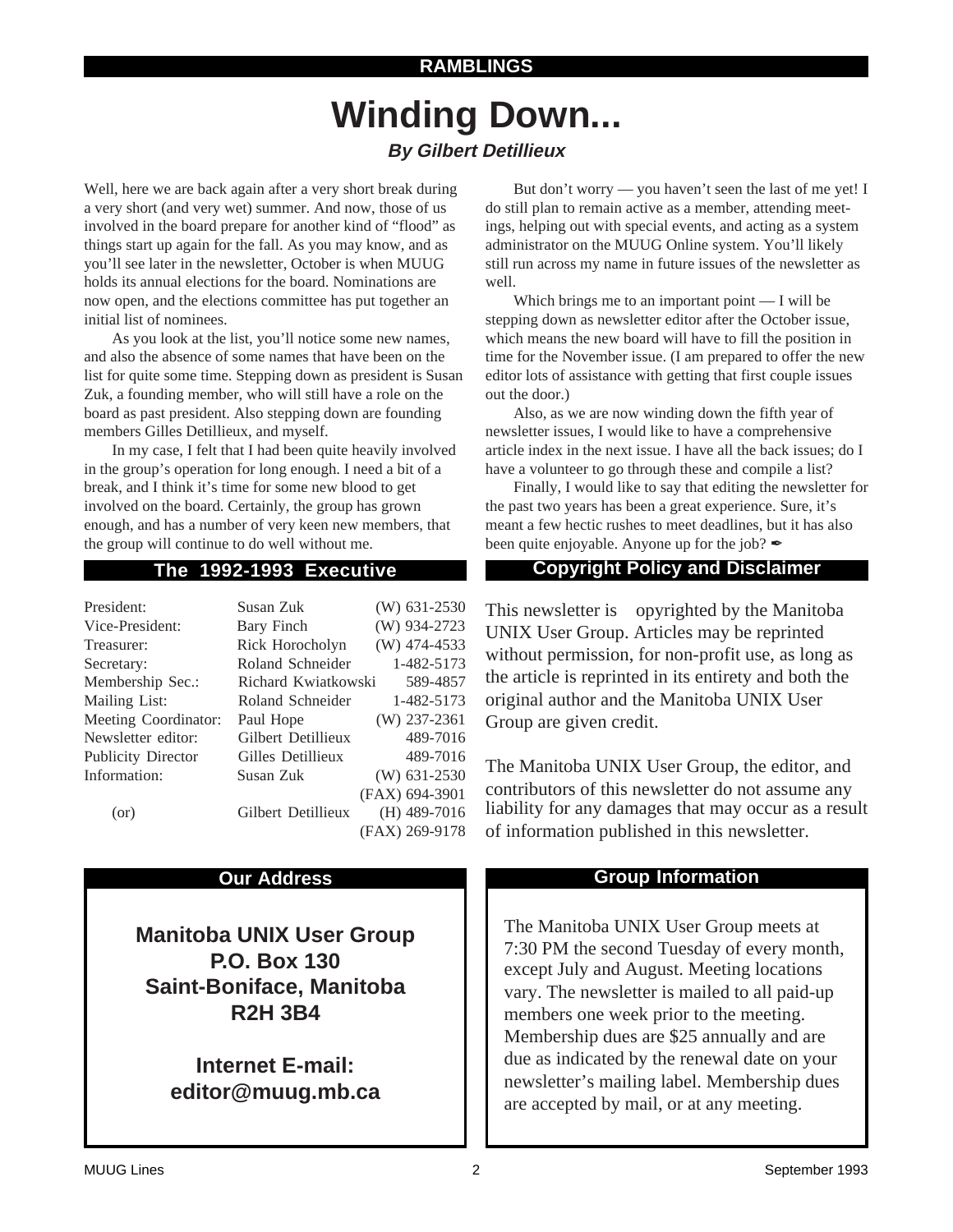# **PRESIDENT'S CORNER Welcome Back! By Susan Zuk, President**

I hope everyone had a restful summer and you are all ready for a new MUUG season. We have a really exciting year planned, beginning with our September 14th meeting. Dr. Roger Taylor is paying us a visit to tell us about the Internet. Dr. Taylor is traveling all the way from Washington D.C. and the National Science Foundation. This will be a wonderful start to the 93-94 schedule of events. From all indications, the Internet is a hot topic and we are expecting a full house. Come early to ensure yourself a good seat.

During the summer, the board members did not stop to take a break. We did take a break from the city to head to the cottage for the annual July weekend planning session. It was called "really roughing it" when we surprisingly received beautiful weather and had to hold the meeting outside with the sun shining upon us. We even escaped the big mosquito onslaught until night. The weekend was a great way for us to brainstorm and prepare for the year as well as relax and socialize. The plans resulting from the meeting will be presented at up coming meetings and newsletters.

We have started preparing for the MUUG elections. October is the official start for MUUG's new year. Included in this newsletter are nominations for the 93-94 board. If you are interested in being a part of the board or have questions about the duties/positions please contact either myself at 631-2530, Gilles Detillieux at 789-3766, or Gilbert Detillieux at 474-8161. Elections will be held on Tuesday, October 12th. See the election article for more details.

Another exciting event is coming up on Wednesday, October 27th. This event is called "Survival: Riding the Technology Wave" and MUUG has teamed with CIPS (Canadian Information Processing Society) again to offer this seminar to you. Plans began in May and we have a great range of speakers and topics discussing Today's Management Issues, Application Development Environments and Tools, as well as New Technologies. To accompany the speaker sessions, we have planned an exhibit area where attendees can see current hardware and software applications. Keep watching your mailbox for the brochure describing more on the seminar and for registration information.

That's all for now, there'll be more news at the September 14th meeting.

I'm looking forward to seeing you there.  $\blacktriangleright$ 

### **ELECTIONS**

# **Nominations for MUUG Board Elections By Gilbert Detillieux**

Well, October and the MUUG Annual Meeting are fast approaching. One of the most important events at the annual meeting is the election of a new board of directors. The choice of directors is very important, because they plan group meetings, make policies, raise and spend group money, and generally set the direction for the group as a whole. Almost every event, project, or initiative, from the monthly newsletter to the fall symposium originates with the board of directors. All this can be a lot of work, so it's important to elect people with the energy, enthusiasm, and commitment to do a good job.

Note that, in keeping with the new constitution, nominees for the board are not voted into specific positions, they are just elected to the board. The board then divides up the positions of president, vice president, secretary, treasurer, newsletter editor, membership secretary, publicity director, and meeting coordinator. This gives the board the flexibility to reassign duties if someone can't continue to do their job part way through the year.

The election committee does two things to help facilitate the process: 1) it nominates people for election to the board; and 2) it runs the election and counts the ballots. The list of people nominated by the committee is just a starting point – any voting member of the group can be nominated simply by getting the support of one other member. If you feel you would like to contribute to the group by running for a board position, please don't hesitate to do so. Below is the current list of nominees, followed by instructions on nominating others.

| Ramon Ayre       | Partner                                 | <b>CSB</b> Systems     |
|------------------|-----------------------------------------|------------------------|
| Barry Finch      | Systems Engineering Rep.                | IBM                    |
| Paul Hope        | Coordinator of A/V                      | St-Boniface            |
|                  | and Info. Services                      | <b>Research Centre</b> |
| Rick Horocholyn  | Sr. Financial Consultant Manitoba Hydro |                        |
| Kirk Marat       | <b>NMR</b> Supervisor                   | Chemistry, UofM        |
| Rory McLeod      | <b>Integrated Solutions</b>             | Xerox                  |
|                  | Consultant                              |                        |
| Greg Moeller     |                                         | <b>MTS</b>             |
| Roland Schneider | Computer Consultant                     | Niche Technology       |
| Brad West        |                                         | <b>Freshwater Fish</b> |
|                  |                                         | Marketing Corp.        |

A total of eight people will be elected. If you want to be nominated, or nominate someone else, send a letter to the group's mail-box or deliver it in person to a member of the election committee. The letter must contain the name, title, and employer of the nominee, along with a short (100 word) biography, and must contain the signatures of the nominee and one other member. The letter must be received no later than September 28, 1993. This is 14 days prior to the annual meeting. If you have any questions about the election, please give me, Gilbert Detillieux, a call at 474-8161 during business hours.  $\mathscr{I}$ 

MUUG Election Committee: Susan Zuk, Chairperson Gilbert Detillieux Gilles Detillieux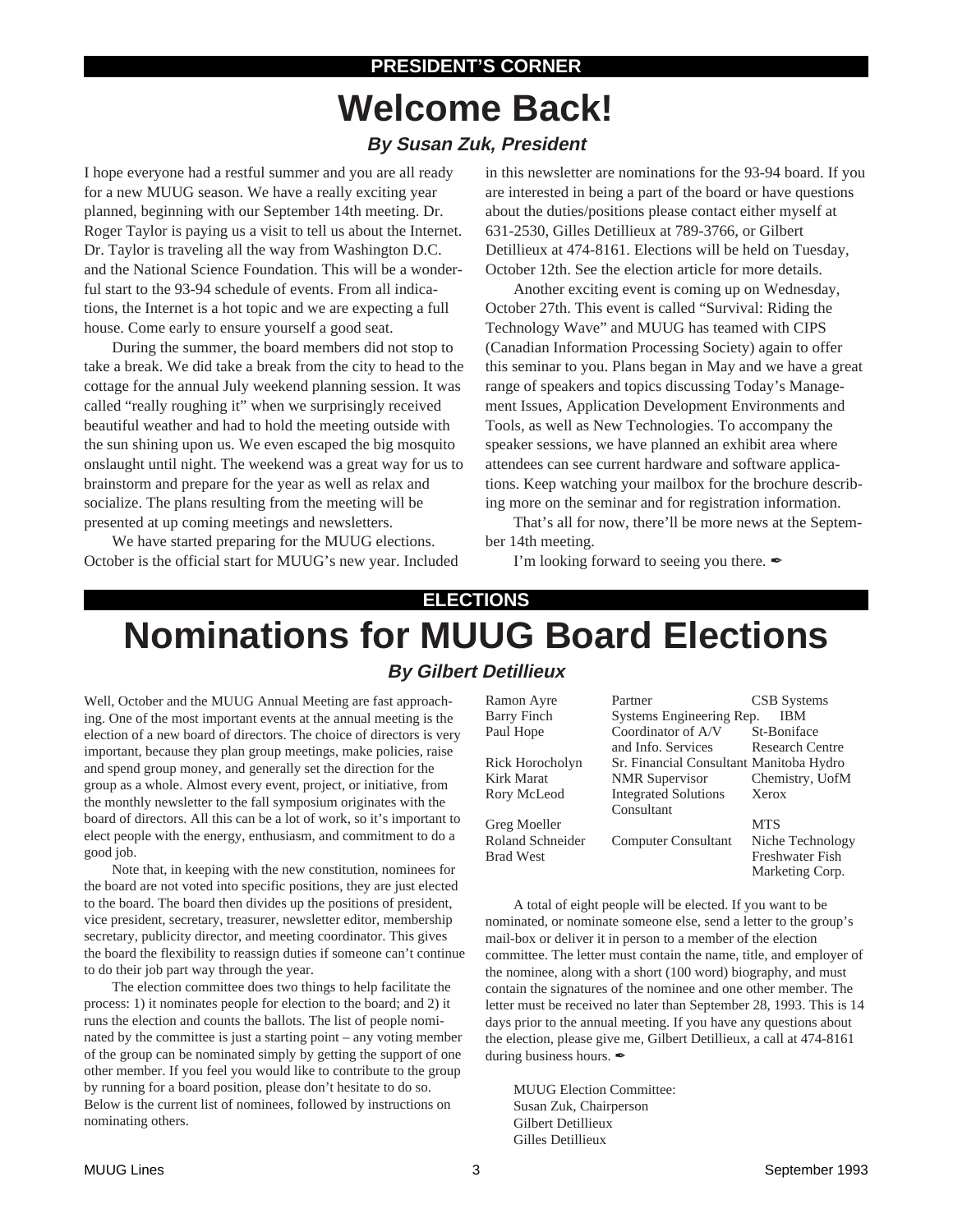# **Performance Problems? ... Profile That Code!**

### **By Gilbert Detillieux, The University of Manitoba**

So, you've just finished writing that big C program, and after a fair bit of testing and debugging, it all seems to work as it should. Problem is, it runs so slowly you'll either have to get a faster machine, or get used to long coffee breaks! Sound familiar? Well, don't despair — you may not have to junk the old hardware just yet, and your caffeine-fried nerves can use a break.

There's probably some simple changes you can make to optimise the performance, but it can be hard to know what part of the code to attack. You certainly don't want to start rewriting and optimising everything —that's more trouble than it's worth, and if the code isn't used a lot, it can be a waste of effort. Before you start optimising, you need to know where the bottlenecks in the code are.

One of the rules of thumb in programming is that a program will spend at least 90% of its time in about 10% of the code. Now, this isn't very scientific, but it's surprising to find how often it is true. Once we know what 10% of the code we need to work on, the job is much easier. That's where profiling comes in.

Execution time profilers work by periodically checking what part of the code is being executed, and updating counters based on that. Typically, they just check the program counter's address on every "tick" of a timer, and increment a counter that corresponds to that section of memory. If you have enough counters, and let the program run for enough ticks of the clock, you end up with a fairly representative sample of how much time was spent in each area of memory. By matching this up against the program's symbol table, you can find out what functions correspond to those memory areas.

Another common profiling technique is to compile or link in special code that will count all the calls to any function. This count may not directly correlate to execution time, but it can still be a very useful piece of information.

Profiling on UNIX uses a combination of the two techniques above. You specify an option when you compile and link your program, such as this:

cc -p program.c

This will compile in extra code, as well as link with a special version of the C library and run-time start-up code, to enable profiling. (Unfortunately, we don't have the required version of the library on mona, so the profiling option won't work there. However, the C compilers on most other UNIX systems should provide support for profiling.)

You can then run your program as usual. The program might be slightly slower due to the profiling, but it shouldn't make a big difference. At the end of execution, the profiling data are written out to a binary file (typically called "mon.out" in the current directory). This file can then be analysed with the "prof" command, to get a readable report. The default format of the report will look something like this:

| %time | cumsecs | #call         | ms/call | name     |
|-------|---------|---------------|---------|----------|
| 50.1  |         | 22.0018640953 | 0.00    | strncmp  |
| 30.6  | 35.43   |               |         | mcount   |
| 16.6  | 42.71   | 1             | 7280.00 | _wtmp    |
| 2.5   | 43.80   | 72            | 15.14   | read     |
| 0.2   | 43.90   | 36803         | 0.00    | want     |
| 0.0   | 43.91   | 18            | 0.56    | __doprnt |
| 0.0   | 43.92   | 71            | 0.14    | lseek    |
| 0.0   | 43.93   | 523           | 0.00    | malloc   |
| 0.0   | 43.93   | 18            | 0.00    | printf   |
| 0.0   | 43.93   | 178           | 0.00    | strlen   |
| 0.0   | 43.93   | 1             | 0.00    | time     |
| 0.0   | 43.93   | 18            | 0.00    | write    |

(Of course, it will typically contain many more lines of output than this, but you get the idea.)

The above is actually part of the output I got by profiling the "last" command that comes with the current versions of BSD. I had planned on adding some options to the program, so I fetched the source and compiled it. To my surprise, it ran about 17 times slower that the SunOS "last" command. After profiling, the reason became more clear — on a test "wtmp" file of about 72,000 records, the strncmpfunction was called 18.6 million times! This accounted for a significant part of the execution time. (The "mcount" function in the report is part of the profiling code, which counts function calls. Due to the unusually large number of calls to strncmp, "mcount" itself actually chalked up a significant amount of time as well.)

OK, now that we know where the program is spending its time, we still have to figure out why, and whether or not we can reduce this. Other debugging techniques can help there, by letting you see from where the functions are being called, and with what arguments. Sometimes, a few well-placed trace prints will really help make things clear.

In the case of the "last" command, it turns out that most of the calls are due to a search routine which looks up a *tty* name in a list, so that it can find out the logout time on that *tty* or update the entry. By using a few simple techniques to improve the search, such as deleting entries that are no longer needed, reordering the list, and comparing the first character of a string before calling strncmp, I was able to greatly improve the performance of the program:

| %time | cumsecs | #call       | ms/call | name    |
|-------|---------|-------------|---------|---------|
| 33.1  | 0.44    | 72          | 6.11    | read    |
| 27.1  | 0.80    | 1           | 360.00  | wtmp    |
| 18.8  |         | 1.05 154453 | 0.00    | strncmp |
| 10.5  | 1.19    | 36803       | 0.00    | want    |
| 8.3   | 1.30    |             |         | mcount  |
| 1.5   | 1.32    | 36803       | 0.00    | chkwant |
| 0.8   | 1.33    | 18          | 0.56    | write   |
| 0.0   | 1.33    | 18          | 0.00    | _doprnt |
| 0.0   | 1.33    | 504         | 0.00    | free    |
| 0.0   | 1.33    | 71          | 0.00    | lseek   |
| 0.0   | 1.33    | 533         | 0.00    | malloc  |
| 0.0   | 1.33    | 18          | 0.00    | printf  |
| 0.0   | 1.33    | 178         | 0.00    | strlen  |
| 0.0   | 1.33    | 1           | 0.00    | time    |

With these optimisations, the program is now about 30 times faster than before, and better than twice as fast as the SunOS "last" command. (Incidentally, the SunOS version is based on the source from 4.2 BSD, which has a bug in the *tty* search list. This bug is what resulted in the apparently better performance, although its output could be incorrect.)

Note that the extra calls to malloc and free, due to the deletion of unneeded entries from the search list, resulted in almost no performance cost, and permitted a very significant drop in the number of strncmpcalls. Also note that the strncmpfunction is still called more than any other function in the program. However, its total execution time is now less than that of a few less frequently called system calls. At this point, further optimisations would result in only negligible performance gains. So we decide to call it quits, satisfied with our 30-fold speed-up. (Of course, your mileage may vary.)

Profiling is a simple, and often very effective, way to find bottlenecks in a slow program. Sometimes, it can even help you find bugs in the code. It's a shame that it seems to have been forgotten by many of the developers of modern compilers and whizbang graphical debuggers. If you write serious, production code, making the "lost art" of profiling part of your debugging routine will help you to produce better code.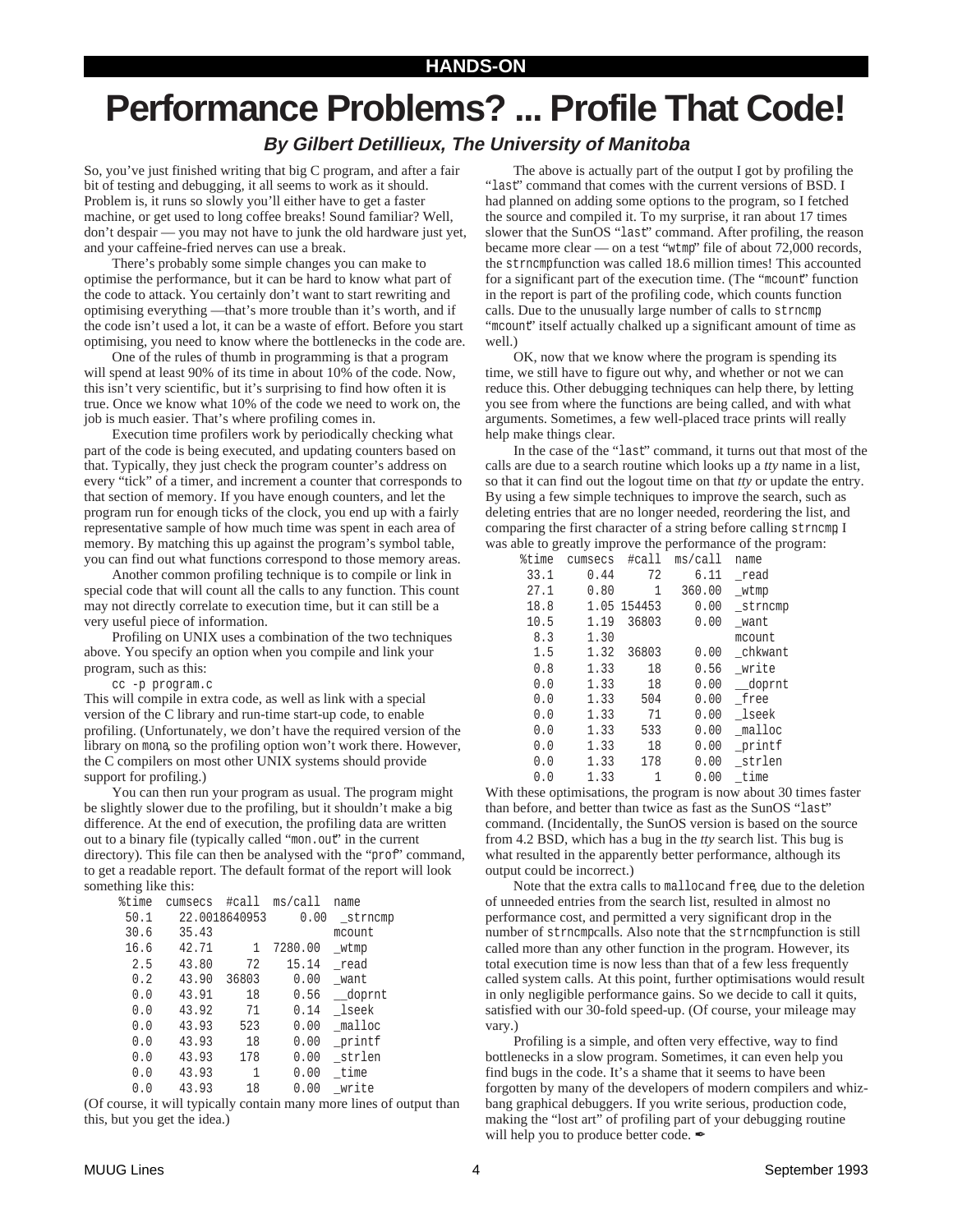# **HANDS-ON The MUUG Online System and Your Connect Time Quota**

### **By Gilles Detillieux**

In our last issue, I discussed the disk space quota system on the MUUG Online system. Along the same lines, I will now discuss the newly-implemented connect time quota system. The time quotas have been the subject of several questions by our users, and have even caused some alarm among a few. This article will hopefully answer most of your questions, and put your mind at ease with regards to time quotas.

Time quotas are a very recent addition to the MUUG Online system. They were put in place August 13, initially only to inform users of their connect time. Full enforcement of time quotas will begin in September, about the time you receive this newsletter.

We've implemented time quotas as a solution to a growing problem. Our user base has expanded considerably since our system was put in place, leading to much greater usage of the University of Manitoba's modem pool. Excessively high connect times by some users has aggravated the problem. From the start, we recommended that users restrict themselves to an average of about an hour a day, and most users have been very reasonable about it, often remaining well below the recommended time. A few users have chosen to ignore our guidelines however. This hasn't been a serious problem during the summer, but come September the University's staff and students will need access to the modem pool in much greater numbers.

The way the time quota system works is quite simple. Every morning, the system tallies the connection times for active users, based on their login and logout times for the last thirty days. The login and logout times are recorded in a system log file. Totals are tallied only once a day because the process takes a little too long to do more often than that. Since we can't actually detect whether the user is tying up a modem or not, we count all UMnet logins, virtually all of which do indeed originate from the modem pool. Users logging in on campus will usually do so via some other network node, and this will not be counted against their quota.

When you login to the system, it checks your total and shows it to you. Because the totals are not continually updated during the course of the day, what you are shown is your total connect time for the previous thirty days, which does not include the current day's time. If your total is above the recommended 30 hours per 30-day period, you will also get a warning about this, and we ask you to limit your usage for a while to get your total down. If your total is above the maximum limit (currently 60 hours), the system will not allow you to login until the total goes down below that limit.

We feel that the current quota of 60 hours per month is more than enough, and will not interfere with users who have been reasonable. It remains to be seen whether it will decrease usage of the modems enough so that our users don't conflict with the University's. If there's a lot of contention for UMnet modems this fall, and we see lots of users on at the same time, we might have to impose stricter limits. Remember that the 60 hour limit is the maximum we allow — we still recommend that you limit yourself to no more than 30 hours per month, or one hour per day on average.

We chose to tally up login times over a 30-day period, rather than by day or by week, to give users more flexibility. Shorter time periods would have meant smaller quotas. With a long time period, and a correspondingly large quota, users can choose whether to spread their usage evenly over time, or spend it all in a few days if they're prepared to go without the system for the rest of the month. With a large user base, things should more-or-less average out over time.

For the first few weeks of operation, the time quota was not strictly enforced. Users above the limit would get a warning, but were still allowed to login to the system. This served to give them advanced notice of the quota enforcement, and to give them time to change their usage patterns without being denied access altogether.

Time quotas will not interfere with UUCP connections to our system. As well, we will not "charge" UUCP connect time to the account owner's own login ID. If this becomes a problem in the future, we will try to find a way to deal with it, such as limiting UUCP traffic at peak times. Even our busiest UUCP host, which forwards mail and news to a halfdozen other sites, is not using the modems excessively during prime evening hours.

For the time being, the system implements one quota for everyone. If anyone can make a convincing case to us that they will need more than 60 hours of connect time in any given 30 day period, we can look into implementing a more flexible quota system, where we can increase a user's quota as required. (If a user's work benefits the group in some tangible way, that helps his/her case, just as for disk quotas.) We can also look into making alternate arrangements for these users, such as other file transfer methods or other network connection options, as appropriate.

If you require any such arrangements, or have any further questions or concerns about the time quota policy (or any other policies, for that matter), you should address your requests to the Computer Use Committee,

<cuc@muug.mb.ca>.

We will do our best to accommodate you.  $\mathcal I$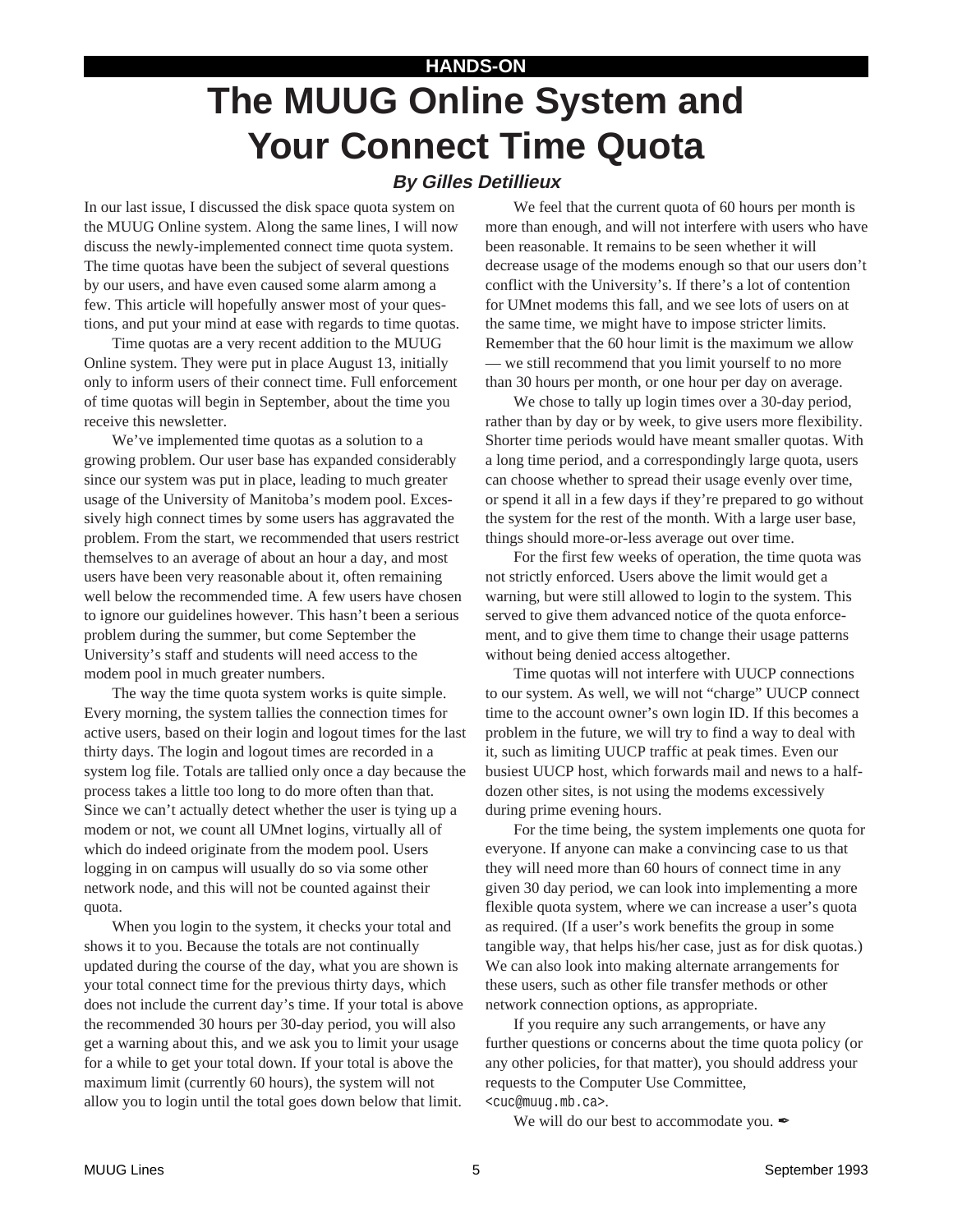# **FEEDBACK Ask Monsieur Ex**

*A column in which our resident UNIX expert answers questions submitted by members,*

*or discussed at round table sessions.*

### **By Gilbert Detillieux**

#### **Dear Monsieur Ex,**

I have often wanted to do something that is easy in DOS, but not in UNIX:

ren \*.txt \*.prn

This renames all files with the .txt extension to the same name, but having a .prn extension. How would I write a script that mv's or cp's (etc.) a group of files *en masse*? Rick Horocholyn

#### **Dear Rick,**

*Ah oui!* The old wildcard matching problem. The differences in the way UNIX and DOS handle windcards causes *beaucoup de confusion* when switching between these systems. The REN command in DOS can do what it does due to two things about filenames that are different than in UNIX: 1) each command gets the arguments with the wildcard characters intact, and it's up to it to decide how to interpret them (whereas on UNIX, the shell expands wildcard arguments into the corresponding list of file names before calling the command), and 2) file names in DOS have a fixed internal length – always 11 characters, and the "." is just used to seperate the first 8 from the last 3 (whereas in UNIX, file names are of a variable length, and the "." is just another character).

The first point is not the real obstacle, though, since the arguments could be quoted to prevent wildcard expansion. The second point is perhaps not as obvious, but it is important to the renaming process, since it allows REN to easily map characters from the first pattern to the corresponding characters in the second, since the character positions can easily be determined. But if you think about how a pattern such as "\*.txt" (or "abc\*.txt", or "\*abc\*.txt") would map on UNIX, you realize that there is no way of knowing where the corresponding replacement characters in a pattern such as "\*.prn" would fall. (In DOS it's easy, since the file extension always starts at a fixed position.)

Fortunately, UNIX does provide some nice features of its own for dealing with file names. In the C shell, a loop such as this could be used:

foreach file (\*.txt) mv \$file 'basename \$file .txt'.prn end

(A similar construct can be set up for the Bourne shell too.)

If you understand how "for" loops work, the only tricky part here is how we generate the target file name. The "basename" command is used in this case not to strip off a leading directory name, but to strip off the ".txt" suffix. We then add the ".prn" suffix to that result to get the target name. More complicated renaming could be accomplished

by using something like "sed" to substitute a new file name for the old one.

As an exercise to the more masochistic readers, consider how you might rename files of the form "99-xxx.yyy" to the form "yyy99.xxx" (where 99 represents any two digits, and xxx and yyy are any three letters) in both UNIX and DOS. (And using the MKS Toolkit for DOS is cheating!) *Salut*,

 $M.Ex.$ 

*Monsieur Ex, a mysterious Frenchman who claims to be an old editor and an expert in UNIX, will return again next time he's asked questions, so don't forget to write in, kids! Gilbert Detillieux, a French-Canadian of non-mysterious origins, is mysteriously still the MUUG newsletter editor.*

| The Fortune File |                                                     |         |
|------------------|-----------------------------------------------------|---------|
| BABY(1)          | <b>USER COMMANDS</b>                                | BABY(1) |
| NAME.            |                                                     |         |
|                  | haby — create new process from two parent precesses |         |

baby — create new process from two parent precesses

#### **SYNOPSIS**

**baby** [ **–***sex* ] [ **–***name* ]

#### DESCRIPTION

*Baby* is initiated when one parent process polls another server process through a socket connection (BSD) or through pipes in the System V implementation. *Baby* runs at a low priority for approximately 40 weeks, then terminates with heavy system load. Most systems require constant monitoring when *baby* reaches its final stages of execution.

Older implementations of *baby* required that the initiating process not be present at the time of completion. In these versions, the initiating process is awakened and notified of the results upon completion. Modern versions allow both parent processes to be active during the final stages of *baby*.

#### OPTIONS

**–***sex* Option indicating type of process created. **–***name* Process ID to be attached to the new process.

#### **RESULT**

Successful execution of the *baby* results in a new process being created and named. Parent processes then typically broadcast messages to all other processes informing them of their new status in the system.

#### BUGS

The *sleep*(1) command may not work on either parent proceses for some time afterward, as new *baby* processes contantly send interrupts which must be handled by one or more parents.

*Baby* processes, upon being created, may frequently dump in **/tmp**, requiring **/tmp** to be cleaned out frequently by one of the parent processes.

#### SEE ALSO

sleep $(1)$ , dump $(8)$ , cry $(3)$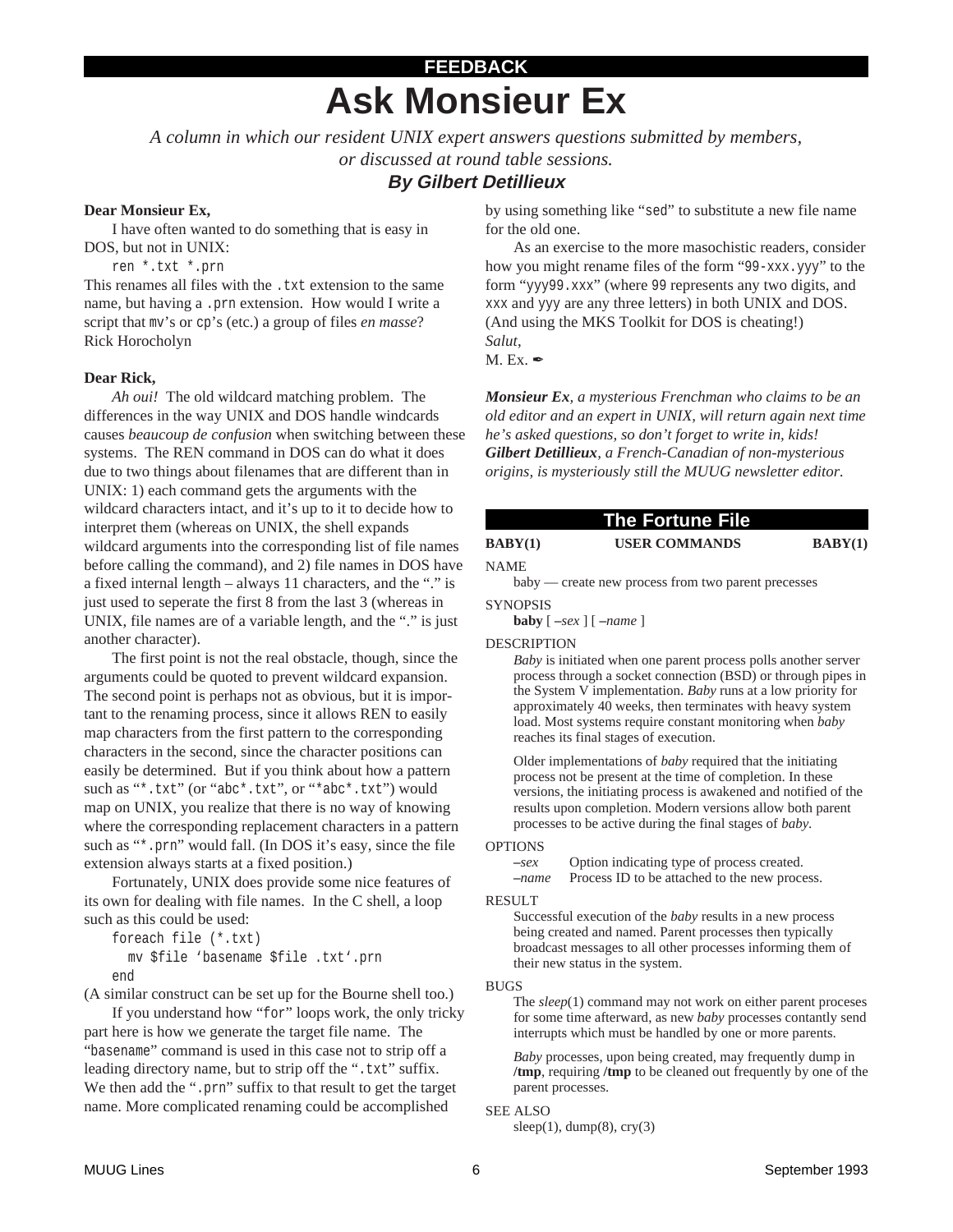# **SIG Sideline**

# **By Bary Finch, SIG Coordinator**

Welcome back after the summer break.

This column will be used to share information on the Special Interest Groups (SIGs) that have been formed within the MUUG membership.

Our first SIG, which combines interests in LINUX, as well as System Administration, has continued in popularity. We held meetings on the Tuesdays of June 15 and July 20. These meetings continued in the roundtable discussion format.

There was a large turnout to the June meeting, with a smaller assembly at the July meeting. As a result, we cancelled the August meeting to let everyone enjoy summer (or whatever it was that we had during July and August). Our trend in the SIG is likely to follow the MUUG meeting schedule, and skip July and August. This will be reviewed again next summer.

The discussions in the roundtable sessions covered a wide spectrum of topics, from large SCSI disks to favorite shells to use. Any and all discussions on Linux and System Administration are welcome, so quite a variety of topics come up.

The next meeting is scheduled for Tuesday, September 21, at 7:30 p.m. This meeting will again be held at ISM, 400 Ellice Avenue, behind Portage Place. Our host is Wolfgang von Thuelen. He will be waiting in the lobby as of 7:15 p.m. to let everyone in.

I am still in the process of trying to locate a PC with Linux that can be transported to the meeting. I am also still trying to get a presenter for a topic such as uucp for this meeting. So for now I will have to leave the agenda as TBA. We will of course still have the roundtable discussions on Linux and System Administration.

If anyone has an interest in bringing a PC to any of the SIG meetings, or if you'd rather present a topic at one of the SIG meetings, please let me know. You can email me at bfinch@muug, or call me at work: 934-2723.

Hope to see you at the September meeting!  $\mathscr{I}$ 

# **Agenda**

**for Tuesday, September 14, 1993, 7:30 PM**

**Samual N. Cohen Auditorium St-Boniface Hospital Research Centre Main Floor, 351 Taché**

1. President's Welcome 7:30

a) Old Business b) New Business

|    | c) MUUG Board Nominations                                                                                                   |      |
|----|-----------------------------------------------------------------------------------------------------------------------------|------|
| 2. | <b>Presented Topic</b><br>The Internet: Communicating with the World<br>By Dr. Roger Taylor<br>See cover story for details. | 7:45 |
| 3. | <b>MBnet Connection Options</b><br>By Mr. Bill Reid                                                                         | 9:00 |
|    | <b>MUUG Online</b><br>By Gilbert Detillieux                                                                                 | 9:15 |
| 6. | Coffee and Informal Discussion                                                                                              | ५∙⊰। |

**Note**: Please try to arrive at the meeting by 7:15, since we are expecting a large turnout.

## **Coming Up**

#### **Meeting:**

Next month's meeting is scheduled for Tuesday, October 12, at 7:30 PM. Meeting location will be the St-Boniface Research Centre, as usual. The October meeting topic is still to be announced. This is also the annual MUUG meeting, where the elections are held.

Got any ideas for meeting topics? Any particular speaker or company you'd like to see at one of our meetings? Just let our meeting coordinator, Paul Hope, know. You can e-mail him at <phope@muug.mb.ca>.

### **Newsletter:**

Once again, I'm just about out of articles in the pipeline, so I can always use some more material, especially shorter articles – half a page to one page (400 to 1000 words) would be fine.

Monsieur Ex has also let me know that his mail-box has room for more of your wonderful queries again – please submit your questions to the old guy via e-mail to <m-ex@muug.mb.ca> or by FAX to the MUUG Lines editor.